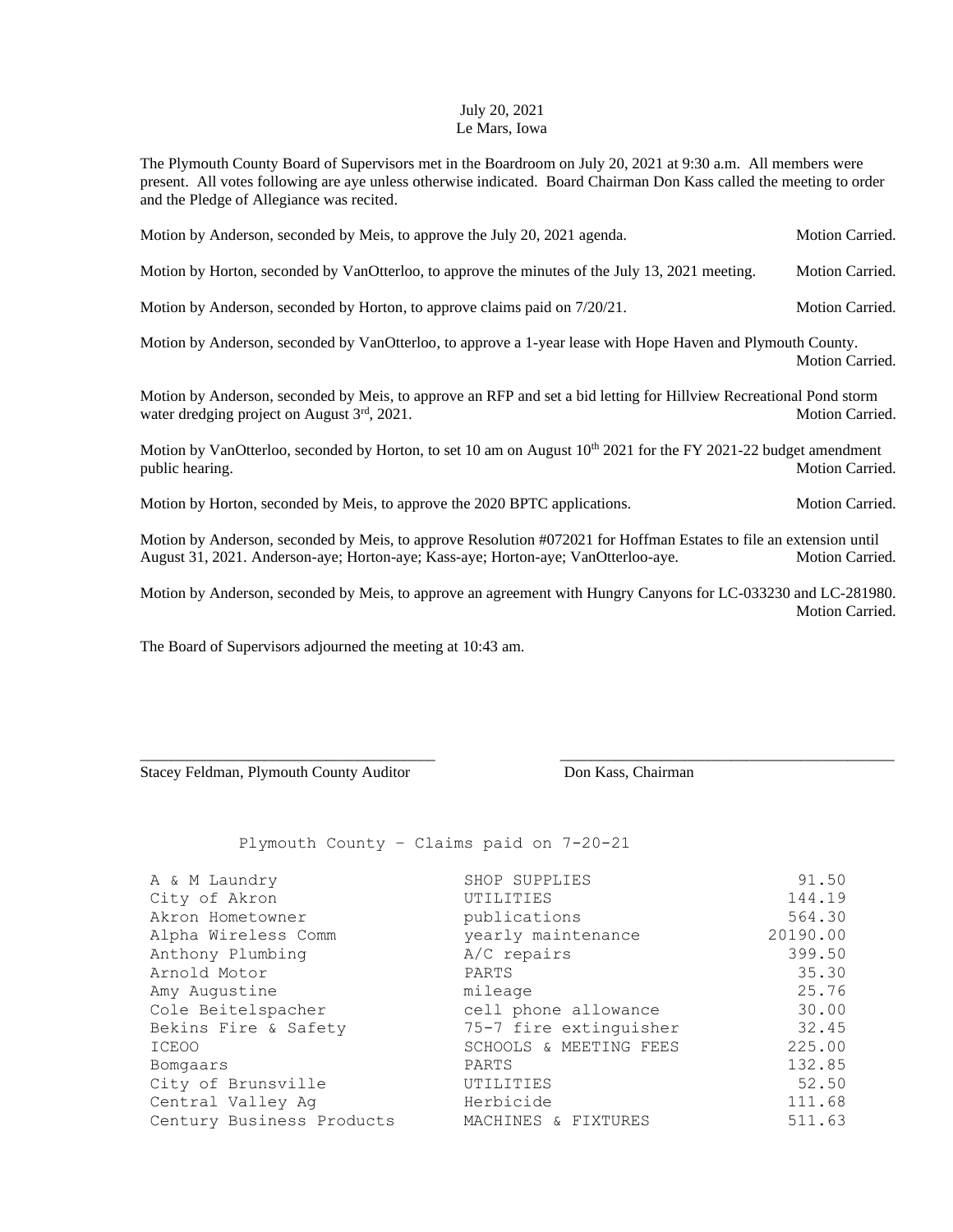Dan Clement **pavement/parking lot pain** 1250.00 Clerk of District Court certified documents 4.00 Cummins Sales and Service generator 512.10 CWD kitchen supplies 632.01 The Dailey Stop **fuel** fuel 295.57 Kevin & Lesa DeBoer QUARRIES 600.00 Victoria DeVos office supplies 29.46 Eakes Inc supplies 114.88 Elisabeth Loven reimburse bldg permit 75.00 Equipment Blades BLADES BLADES 12480.00 Fareway kitchen supplies 114.50 Farmers Coop-Craig fuel 922.99 Hunter Fedders dive team work comp 1.00 Matt Fedders and the state of the team work comp and the 1.00 Floyd Valley Hospital 1st Qtr FY 22 comm health 36916.00 FORCE America PARTS 173.93 Woodward Youth Corporation juvenile shelter care 1959.30 Frericks Repair **Freedom Repair** fuel 2043.53 Frontier 2669.56 Phone 2669.56 GCC Alliance Concrete **PIPE CULVERTS** 1075.00 Kyle Gengler sign labor 300.00 Jolynn Goodchild misc. reimbursements 121.66 Gordon Flesch Company copies 22.21 H & H Dirt Work **PIPE CULVERTS** 18283.60 Kirk Hall **East Computer Computer Computer** 1.00 Hancock Concrete Products FIPE CULVERTS 5885.12 Hardware Hank 2.99 Jamie Hauser mileage 80.08 Cole Heissel dive team work comp 1.00 Cheryl Heissel dive team work comp 1.00 City of Hinton UTILITIES 119.68 Hinton Times PUBLICATIONS 52.50 Brent Hobson GROUNDS 475.00 Jenna Hodgson postage 4.80 Bob Hughes MILEAGE 31.36 Hummer's Mowing & Lawn Care spring spraying 922.44 Hydraulic Sales & Service PARTS 122.09 ICCS and the conference registration and  $404.00$ ICIT CONSECRETE CONFERENCE CONFERENCE CONFERENCE CONFERENCE SOO.00 Iowa D.O.T. DL sales 49.50 Iowa DNR well permits 125.00 Iowa Law Enforcement Academy open site rifle 475.00 Iowa Prison Industries sign parts 115.00 Iowa Secretary of State notary fee 30.00 ISAC dues dues 375.00 I-State Truck Center PARTS 109.91 Jack's Uniforms uniform 99.00 Jensen Motors 2 vehicles & parts 63996.75 Joel Johnson dive team work comp 1.00 J-W Tank Line fuel 2453.45 Kellen Excavation GRANULAR 794.64 KEMPS kitchen supplies 294.46 Kenny Family Ltd Partnership RIGHT-OF-WAY 375.00 Kimball-Midwest PARTS 519.08 City of Kingsley UTILITIES 42.47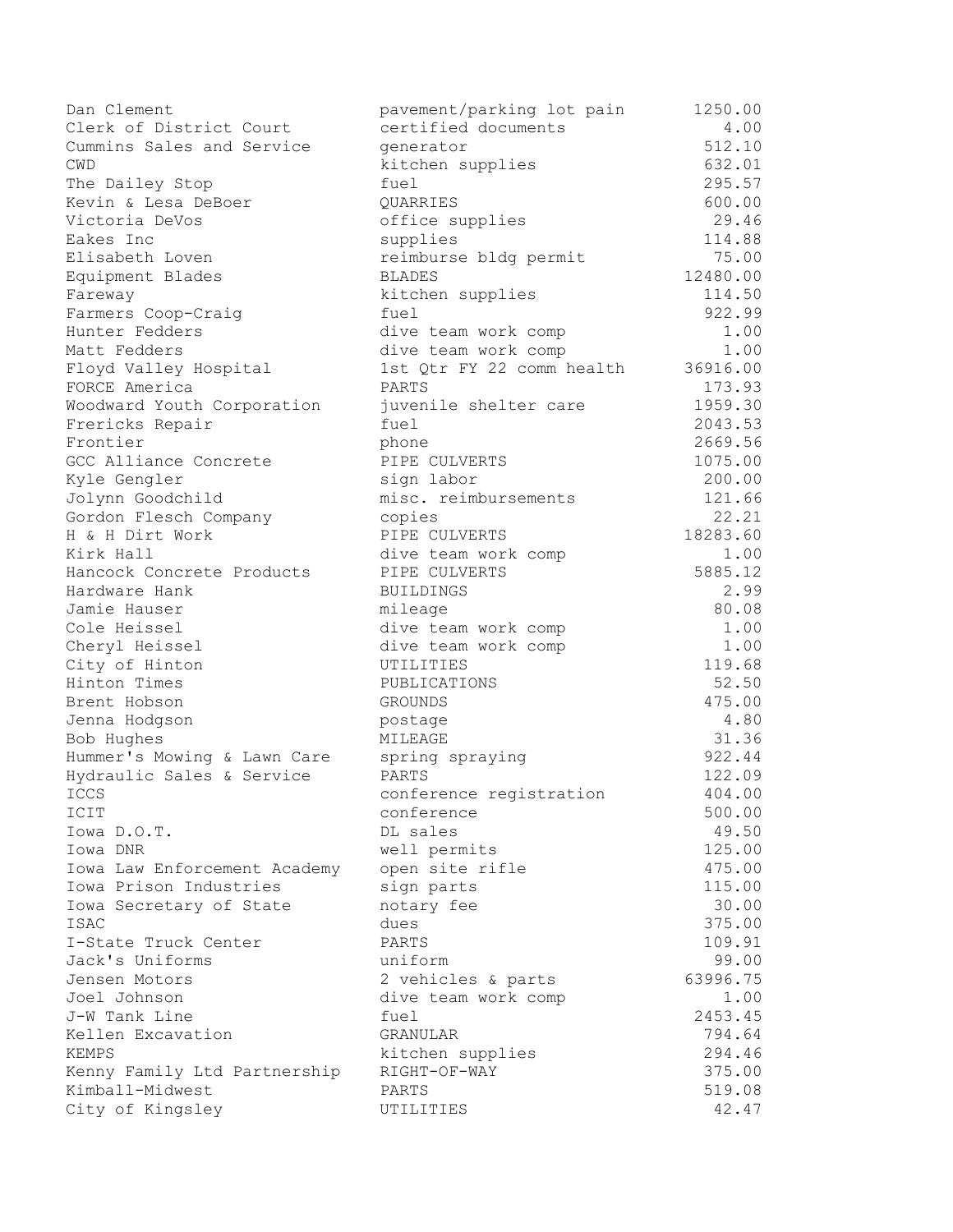| Knife River                 | ASPHALT CONCRETE         | 1103.77  |
|-----------------------------|--------------------------|----------|
| Kossuth Co Sheriff Dept     | service                  | 15.00    |
| Kunkel Cleaning             | cleaning services        | 1720.00  |
| Lampert Lumber              | supplies                 | 501.10   |
| City of Le Mars             | utilities                | 1336.53  |
| LeMars Daily Sentinel       | publications             | 1462.30  |
| L.G. Everist Inc.           | GRANULAR                 | 958.22   |
| Loffler Companies           | canon contract           | 885.88   |
| James Mahr                  | RIGHT-OF-WAY             | 3368.00  |
| Marx Distribution           | MISCELLANEOUS            | 381.50   |
| Mauer-Johnson Funeral Home  | transport autopsy        | 362.48   |
| Menards                     | pedestal outlet          | 7.99     |
| MidAmerican Energy          | utilities                | 8157.05  |
| Midwest Honda Suzuki        | mower blades             | 55.50    |
| Mike's Inc                  | fuel                     | 3385.42  |
| Mr Muffler                  | OUTSIDE SERVICE          | 2574.56  |
| Tom Mullally                | dive team work comp      | 1.00     |
| Northern Lights Foodservice | kitchen supplies         | 556.49   |
| Northside Glass Service     | OUTSIDE SERVICE          | 45.00    |
| Novelty Mchn & Supply       | OUTSIDE SERVICE          | 620.99   |
| O.C. Sanitation             | garbage pickup           | 684.80   |
| Shawn Olson                 | misc. reimbursements     | 1000.18  |
| One Office Solutions        | office supplies          | 457.63   |
| City of Oyens               | UTILITIES                | 85.00    |
| Kyle Petersen               | meals                    | 45.56    |
| Ply Co Board of Health      | pass thru grant          | 8216.97  |
| Ply Co Sheriff              | criminal/sheriff's fees  | 2279.40  |
| Ply Co Solid Waste Agency   | assessment/hauling       | 47263.61 |
| Ply Co Treasurer            | flex benefit reimb       | 1036.52  |
| Premier Communications      | phone                    | 2637.67  |
| PRIA PROP. RECORDS          | membership dues          | 60.00    |
| Darin Raymond               | misc. reimbursements     | 58.00    |
| City of Remsen              | UTILITIES                | 147.25   |
| Remsen Bell Enterprise      | publications             | 103.21   |
| Richards Construction Co    | construction project     | 1755.70  |
| RICOH USA                   | copier contract          | 38.00    |
| Thomas Rohe                 | SCHOOLS & MEETING FEES   | 129.17   |
| Rolling Oil                 | oil                      | 4932.37  |
| Dan Ruhland                 | sign labor               | 200.00   |
| Sapp Bros. Petroleum        | fuel                     | 12860.81 |
| L & D Mowing                | mowing pioneer cemetery  | 120.00   |
| Sherwin Williams            | supplies                 | 397.10   |
| Shred-it                    | shredding                | 69.92    |
| Siouxland Concrete          | PIPE CULVERTS            | 1003.60  |
| Siouxland Dist Hlth Dept    | well testing             | 125.00   |
| Solutions                   | contract renewal/scanner | 245.00   |
| Luke Steeg                  | OFFICE CLEANING          | 148.00   |
| Steffen Truck Equipment     | PARTS                    | 629.76   |
| Mark Sturgeon               | transcript               | 51.50    |
| Thomson Reuters             | CLEAR                    | 1504.66  |
| Tint Masters                | vehicle                  | 64.00    |
| Union County Electric       | tower                    | 124.00   |
| USIC Locating Services      | locate service           | 225.51   |
| Van Diest Supply            | chemicals                | 9425.50  |
| Van's Sanitation            | garbage pickup           | 289.75   |